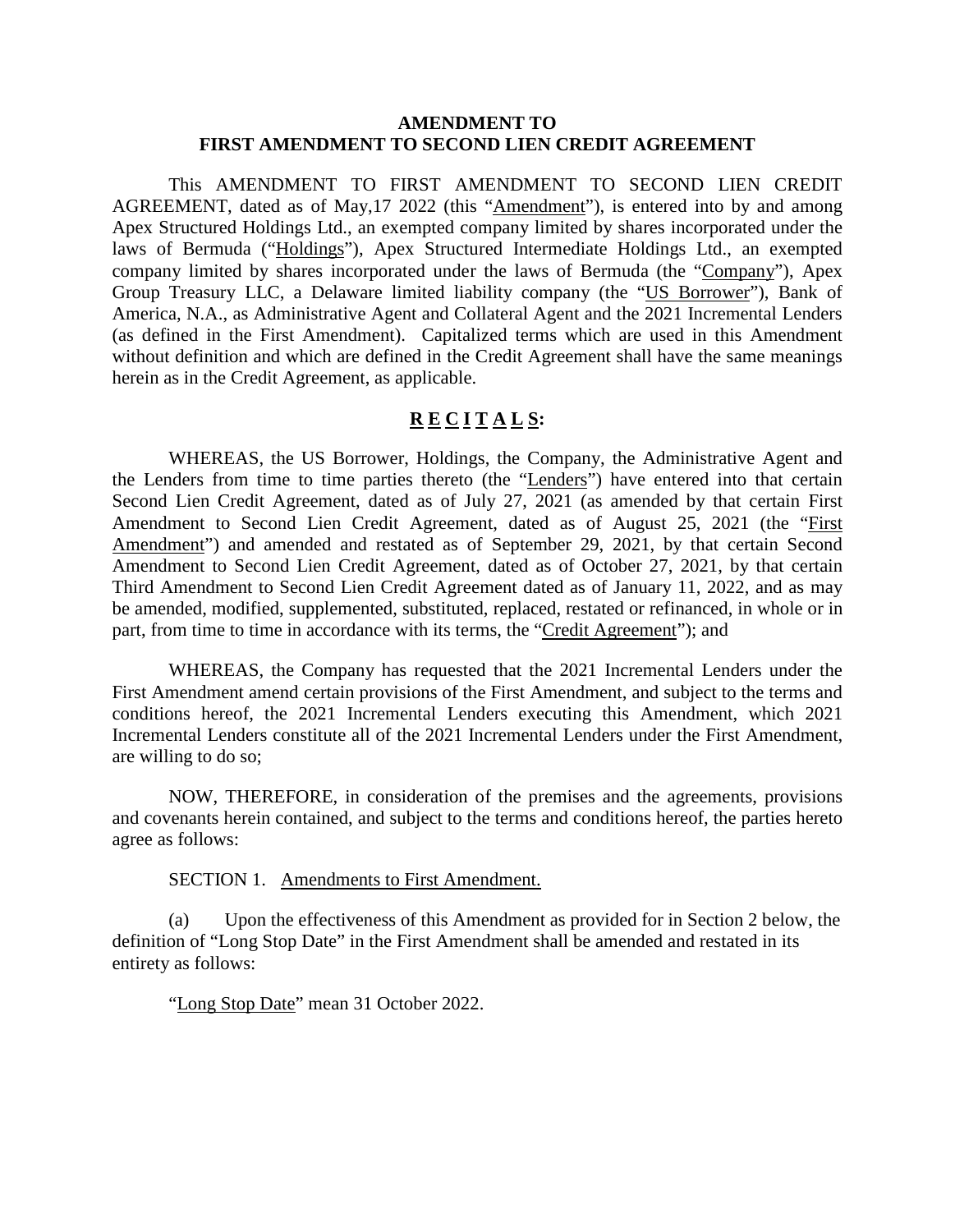SECTION 2. Conditions. This Amendment shall become effective as of the date hereof (the "Amendment Effective Date") upon receipt by the Administrative Agent of each of the following:

(i) this Amendment is executed and delivered by the Loan Parties, each of the 2021 Incremental Lenders and the Administrative Agent; and

(ii) each of the 2021 Incremental Lenders shall have received a fee equal to 0.25% of the 2021 Incremental Term Loan Commitments of such 2021 Incremental Lender.

SECTION 3. Ratification; Reaffirmation. The US Borrower, the Company and Holdings each hereby acknowledges its receipt of a copy of this Amendment and its review of the terms and conditions hereof and consents to the terms and conditions of this Amendment. As of the date of this Amendment, the US Borrower, the Company and Holdings each hereby (a) ratifies and reaffirms all of its payment and performance obligations, contingent or otherwise, and each grant of security interests and liens in favor of the Administrative Agent or the Lenders, as the case may be, under each Loan Document, (b) affirms and confirms its guarantees, pledges, grants and other undertakings under the Credit Agreement and the other Loan Documents to which it is a party, (c) agrees that (i) each Loan Document to which it is a party shall continue in full force and effect (as amended hereby) and that (save as amended hereby) all of its obligations thereunder shall be valid and enforceable and shall not be impaired or limited by the execution or effectiveness of this Amendment, and (ii) all guarantees, pledges, charges, grants and other undertakings thereunder shall (save as amended hereby) continue to be in full force and effect and shall accrue to the benefit of the Secured Parties, (d) agrees and acknowledges that the liens in favor of the Collateral Agent and the Lenders under each Loan Document constitute valid, binding, enforceable and perfected first priority liens and security interests in the Collateral and are not subject to avoidance, disallowance or subordination pursuant to any applicable law, (e) agrees and acknowledges the Obligations constitute legal, valid and binding obligations of the US Borrower and that (i) no offsets, defenses or counterclaims to the Obligations or any other causes of action with respect to the Obligations or the Loan Documents exist and (ii) no portion of the Obligations is subject to avoidance, disallowance, reduction or subordination pursuant to any applicable law, and (f) agrees that such ratification and reaffirmation is not a condition to the continued effectiveness of the Loan Documents, and agrees that neither such ratification and reaffirmation, nor the Administrative Agent's nor any Lender's solicitation of such ratification and reaffirmation, constitutes a course of dealing giving rise to any obligation or condition requiring a similar or any other ratification or reaffirmation from each party to the Credit Agreement or other Loan Documents with respect to any subsequent modifications, consent or waiver with respect to the Credit Agreement or other Loan Documents. The Credit Agreement and each other Loan Document is in all respects hereby ratified and confirmed. This Amendment shall constitute a "Loan Document" for purposes of the Credit Agreement.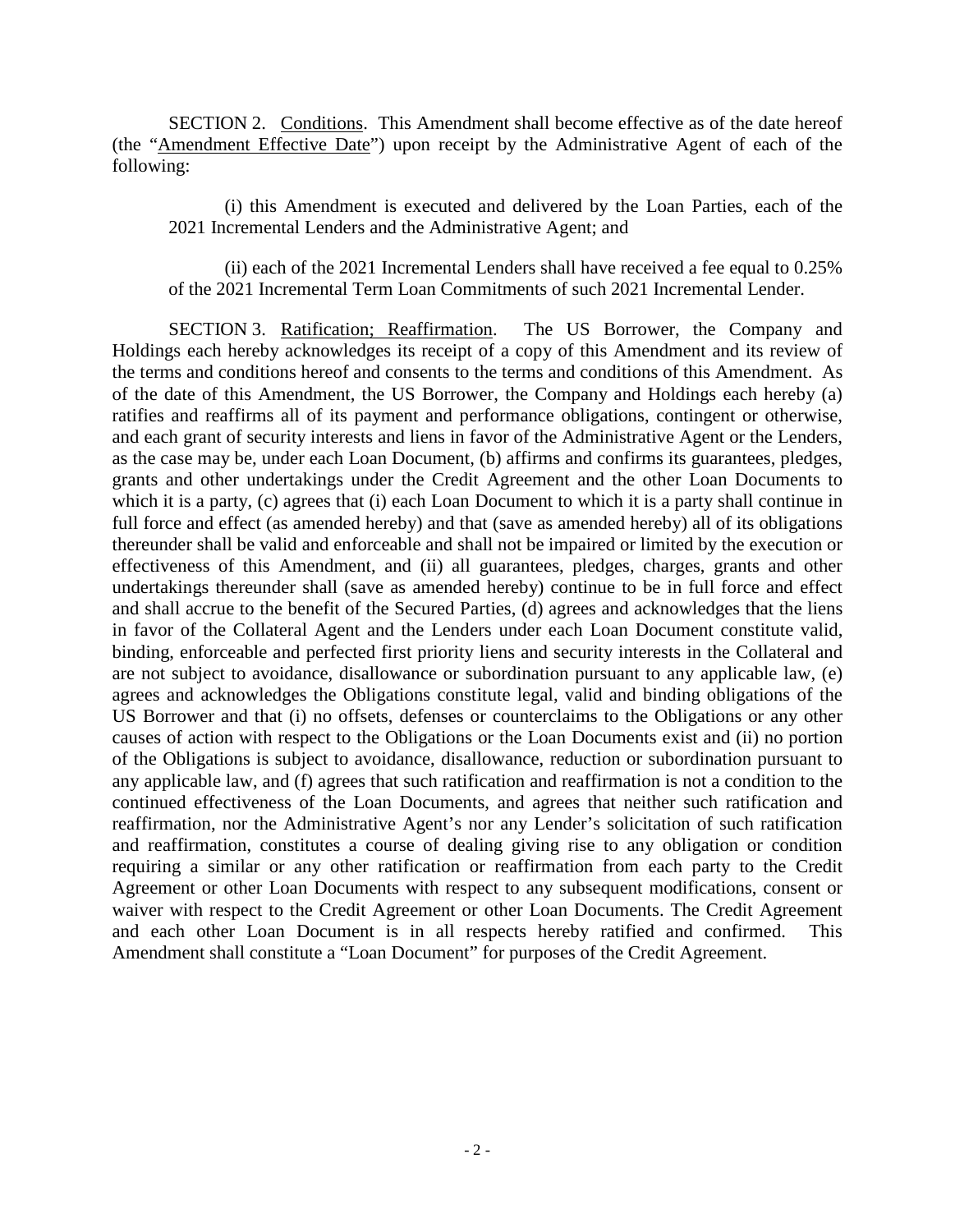SECTION 4. Cash Confirmation. Each of FS KKR Capital Corp, Blackstone Private Credit Fund, HarbourVest Credit Opportunities Fund II L.P., HarbourVest Credit Opportunities II AIF SCSP, Owl Rock Capital Corporation, Owl Rock Capital Corporation II, Owl Rock Capital Corporation III and Owl Rock Core Income Corp. acknowledges and agrees for the benefit of Merrill Lynch International and N.M. Rothschild & Sons Limited that the representations and undertakings set out in the letter executed in September 2021 by that party shall apply to the end of the Long Stop Date as defined herein and that all references to the Amended and Restated First Amendment and to the Second Lien Credit Agreement shall be to such agreements as may be amended from time to time.

## SECTION 5. Miscellaneous.

(a) Amendments. Neither this Amendment nor any provision hereof may be waived, amended or modified except in accordance with the First Amendment.

- (b) Effect.
- (i) Upon the effectiveness of this Amendment, each reference in each Loan Document to "this Agreement," "hereunder," "hereof" or words of like import shall mean and be a reference to such Loan Document as modified hereby. This Amendment constitutes a Loan Document and any breach of any representation or warranty made herein or covenant or agreement contained herein will constitute an Event of Default under the Credit Agreement (subject to any applicable grace periods, materiality qualifications or other qualifications set forth in the Credit Agreement).
- (ii) Except as specifically set forth in this Amendment, the execution, delivery and effectiveness of this Amendment shall not (i) limit, impair, constitute an amendment, forbearance or waiver by, or otherwise affect any right, power or remedy of, the Administrative Agent or any Lender under the Credit Agreement or any other Loan Document or waive, affect or diminish any right of the Administrative Agent to demand strict compliance and performance therewith, (ii) constitute a waiver of, or forbearance with respect to, any Default or Event of Default, whether known or unknown or (iii) alter, modify, amend or in any way affect any of the terms, conditions, obligations, covenants or agreements contained in the Credit Agreement or in any of the other Loan Documents, all of which are ratified and affirmed in all respects and shall continue in full force and effect.

(c) Severability. Any provision of this Amendment held to be invalid, illegal or unenforceable in any jurisdiction shall, as to such jurisdiction, be ineffective to the extent of such invalidity, illegality or unenforceability without affecting the validity, legality and enforceability of the remaining provisions hereof; and the invalidity of a particular provision in a particular jurisdiction shall not invalidate such provision in any other jurisdiction.

(d) Counterparts. This Amendment may be executed in counterparts (and by different parties hereto on different counterparts), each of which shall constitute an original, but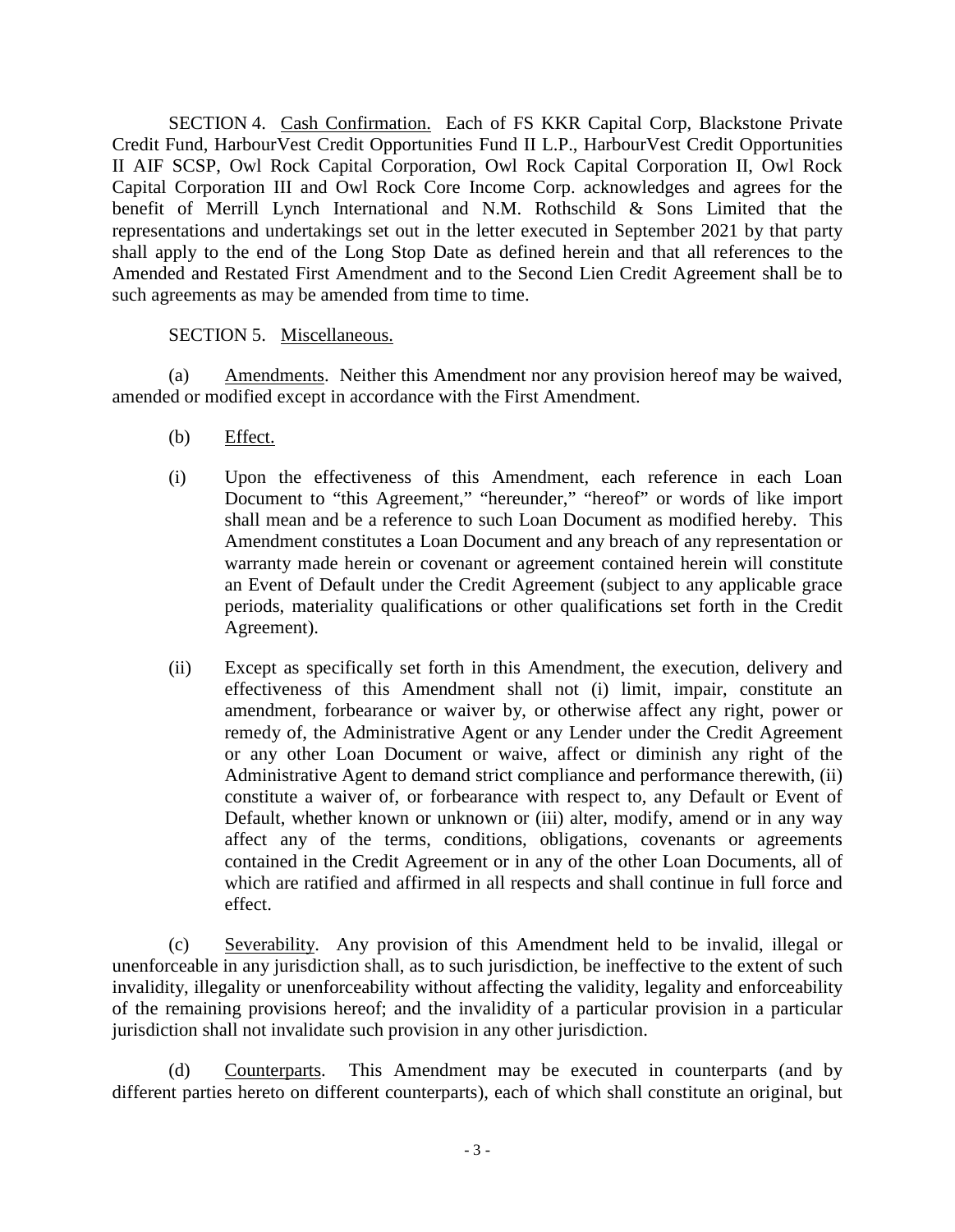all of which when taken together shall constitute a single contract. This Amendment, the other Loan Documents and any separate letter agreements with respect to fees payable to the Administrative Agent, including the Fee Letter, constitute the entire contract among the parties relating to the subject matter hereof and supersede any and all previous agreements and understandings, oral or written, relating to the subject matter hereof. This Amendment shall become effective when it shall have been executed by the Administrative Agent and when the Administrative Agent shall have received counterparts hereof that, when taken together, bear the signatures of each of the other parties hereto, and thereafter shall be binding upon and inure to the benefit of the parties hereto and their respective successors and assigns.

(e) Governing Law. This Amendment shall be construed in accordance with and governed by the internal laws of the State of New York.

(f) Waiver of Jury Trial. The jurisdiction and waiver of right to trial by jury provisions in Sections 9.09 and 9.10 of the Amended Credit Agreement are incorporated herein by reference *mutatis mutandis*.

(g) Headings. Article and Section headings used herein are for convenience of reference only, are not part of this Amendment and shall not affect the construction of, or be taken into consideration in interpreting, this Amendment.

(h) Bail-In of Affected Financial Institutions. The provisions in Section 9.18 of the Amended Credit Agreement are incorporated herein by reference *mutatis mutandis*.

[Signature Pages Follow]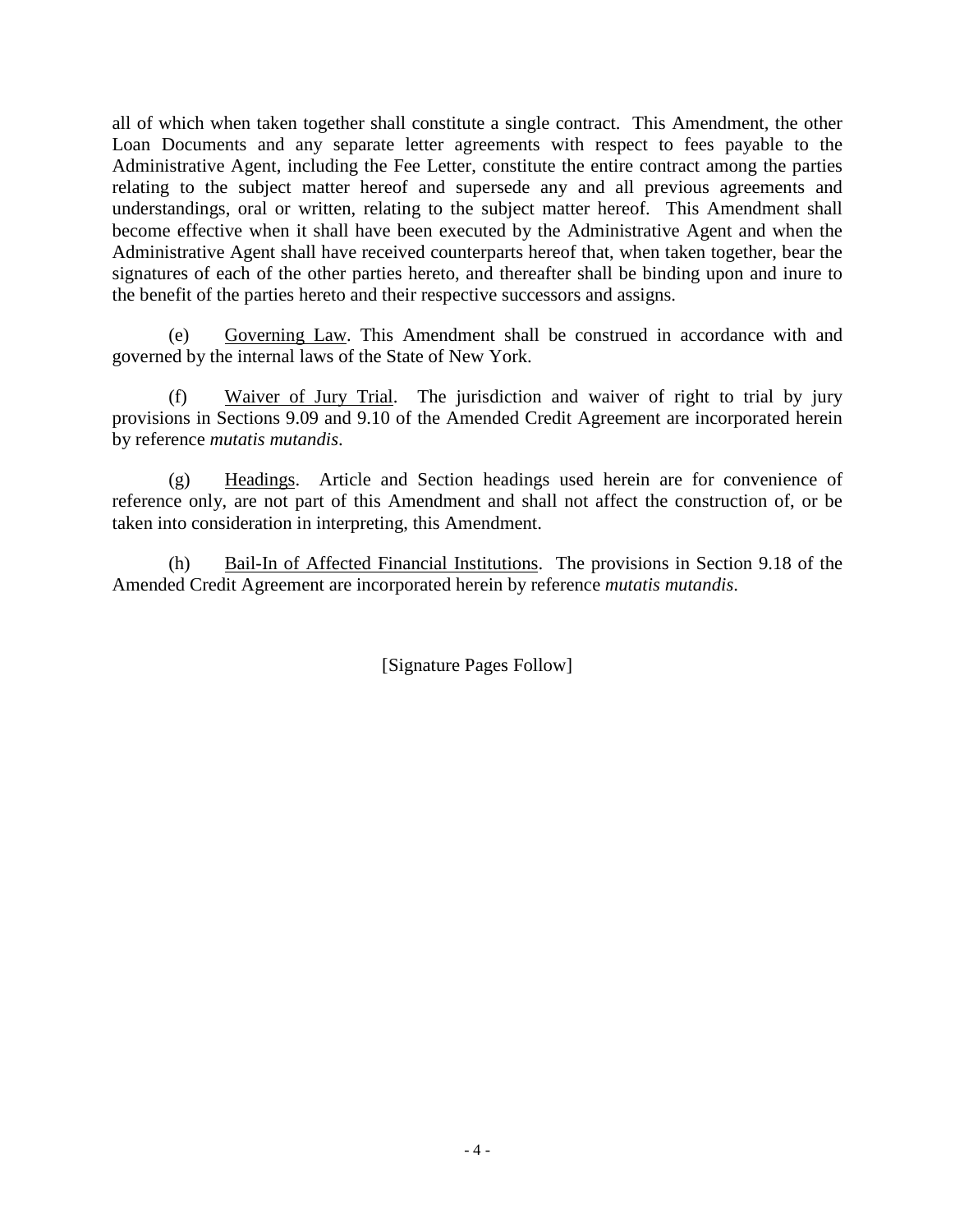IN WITNESS WHEREOF, the parties hereto have caused this Amendment to be duly executed and delivered by their respective authorized officers as of the day and year first above written.

## **APEX GROUP TREASURY LLC**



### **APEX STRUCTURED INTERMEDIATE HOLDINGS LTD.**



Title: Director

## **APEX STRUCTURED HOLDINGS LTD.**, as Holdings



Title: Director

*[Signature Page to Amendment]*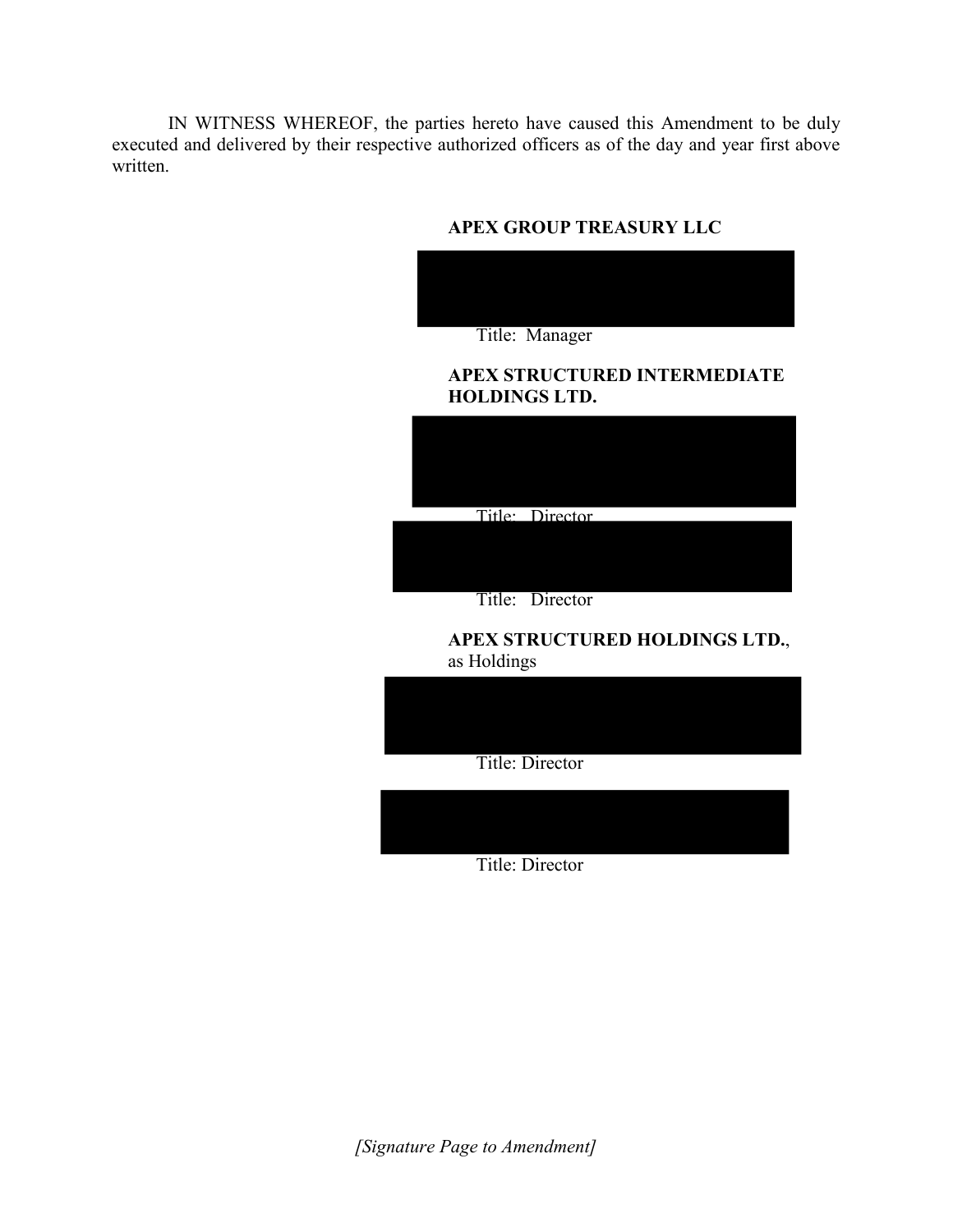#### BANK OF AMERICA, N.A., as Administrative Agent

*[Signature Page to Amendment]*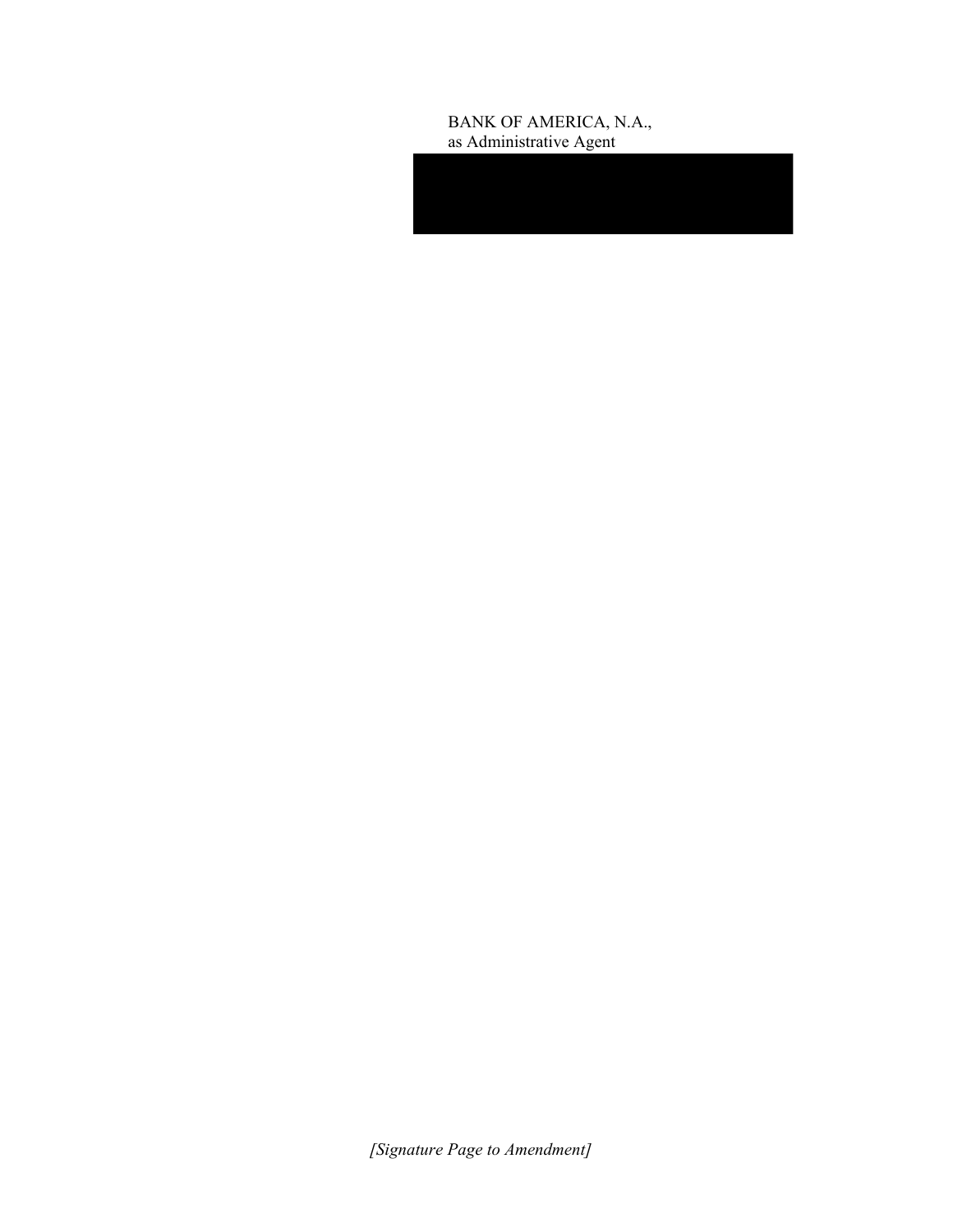# FS KKR Capital Corp,<br>as a 2021 Incremental Lender



Title: Authorized Signatory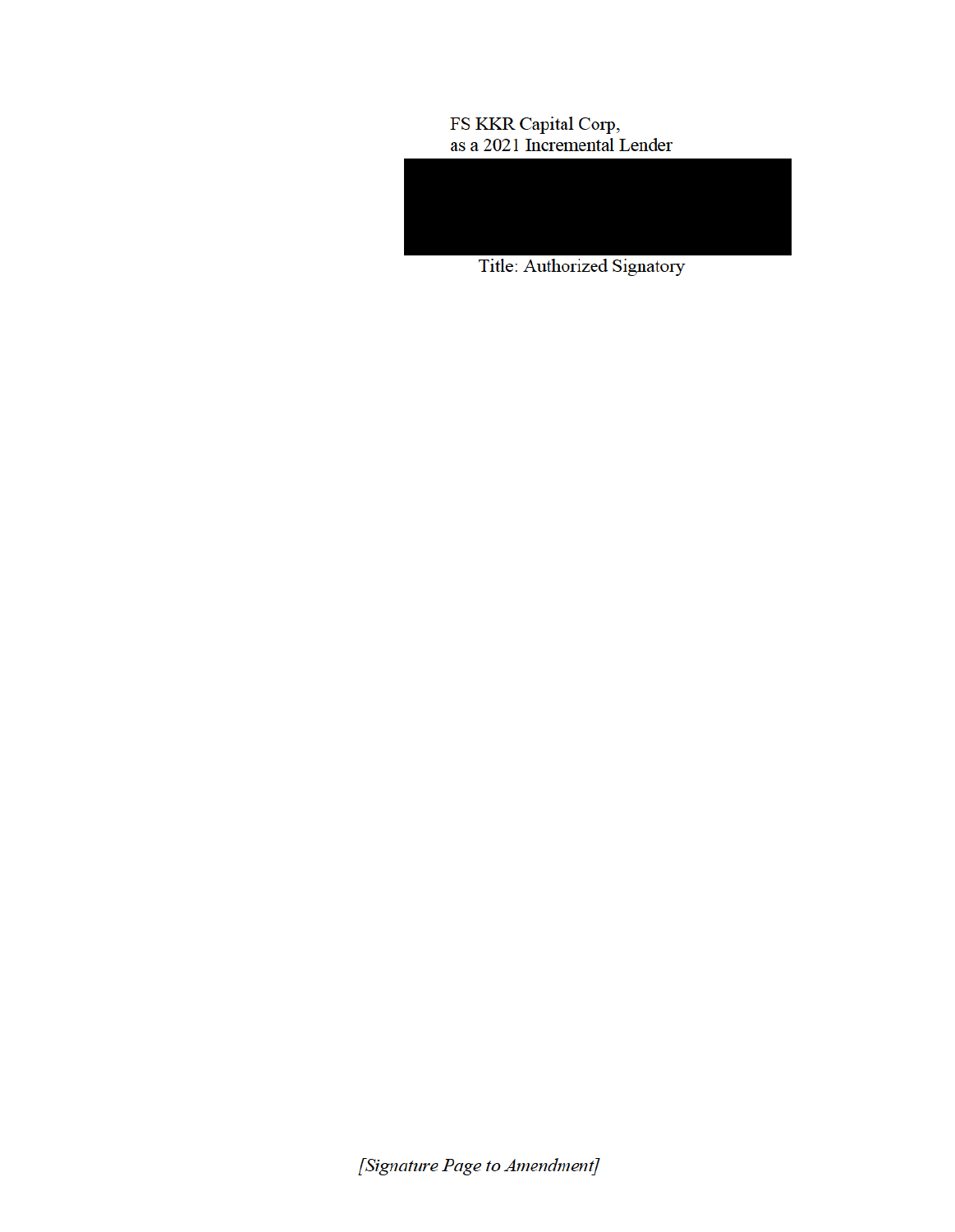## KKR Corporate Lending LLC, as a 2021 Incremental Lender

Title:

*[Signature Page to Amendment]*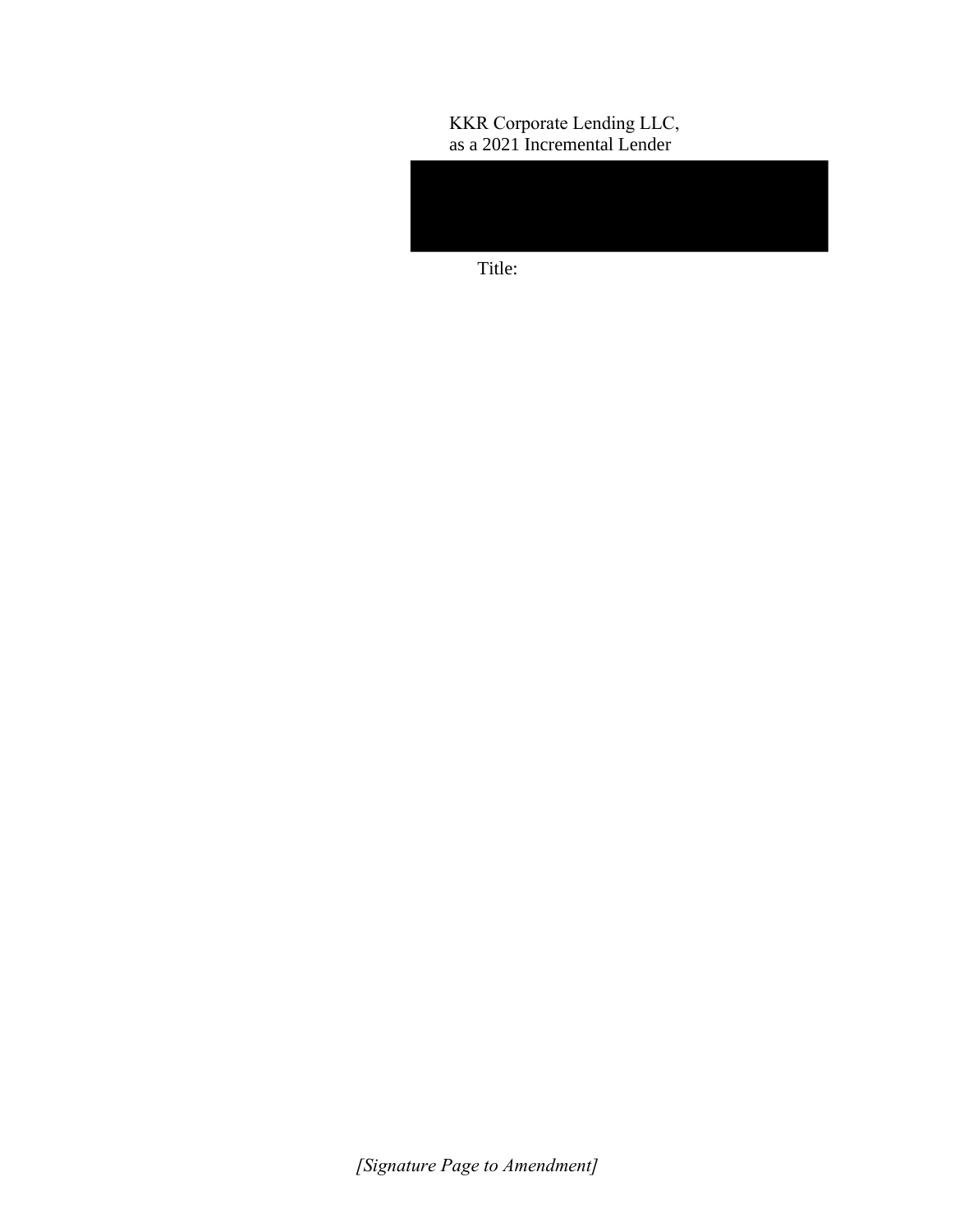## BLACKSTONE PRIVATE CREDIT FUND, as a 2021 Incremental Lender

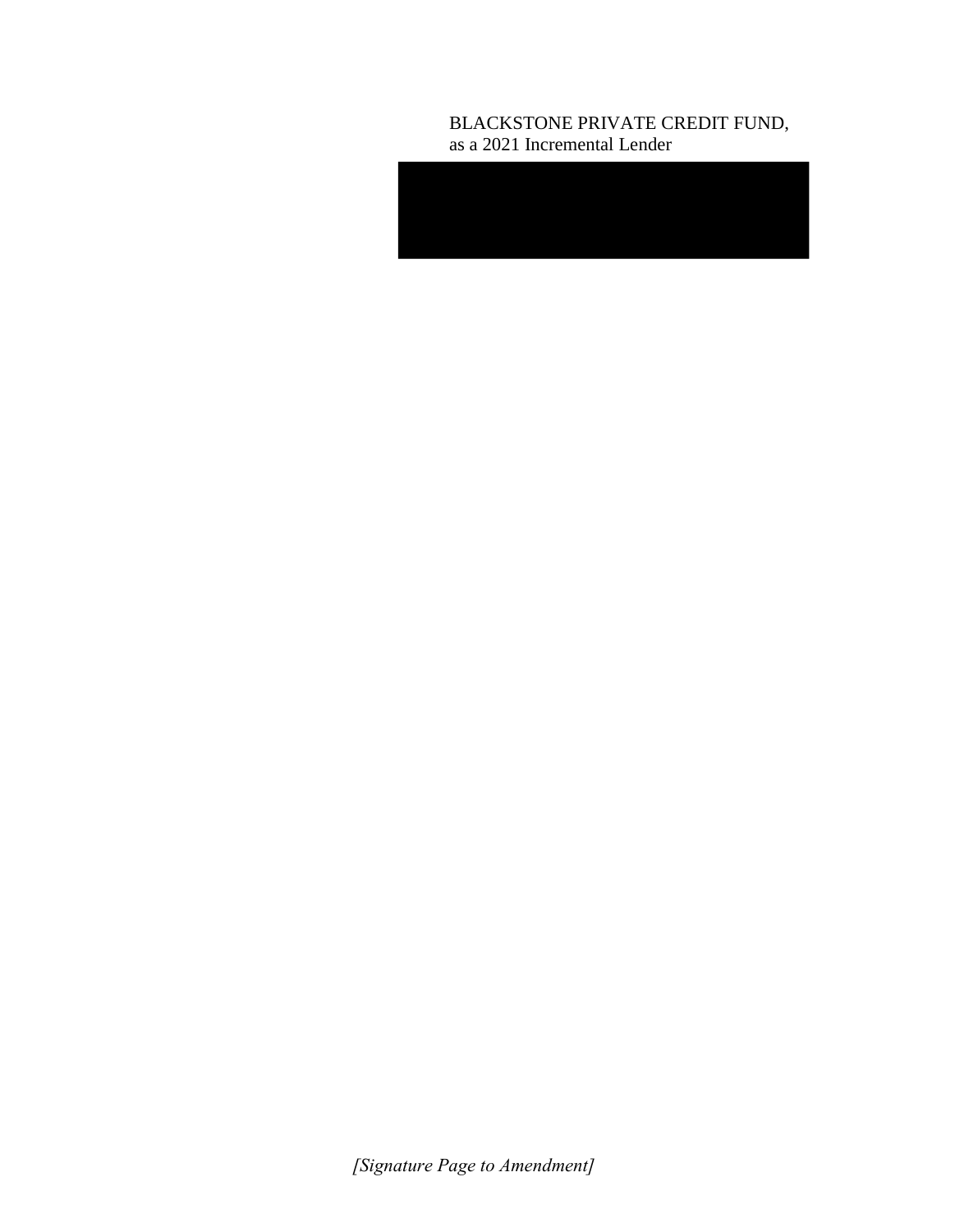## OWL ROCK CAPITAL CORPORATION

as 2021 Incremental Lender



Title: Authorized Signatory

## OWL ROCK CAPITAL CORPORATION II

as 2021 Incremental Lender



Title: Authorized Signatory

## OWL ROCK CAPITAL CORPORATION III

as 2021 Incremental Lender



Title: Authorized Signatory

OWL ROCK CORE INCOME CORP.

as 2021 Incremental Lender



Title: Authorized Signatory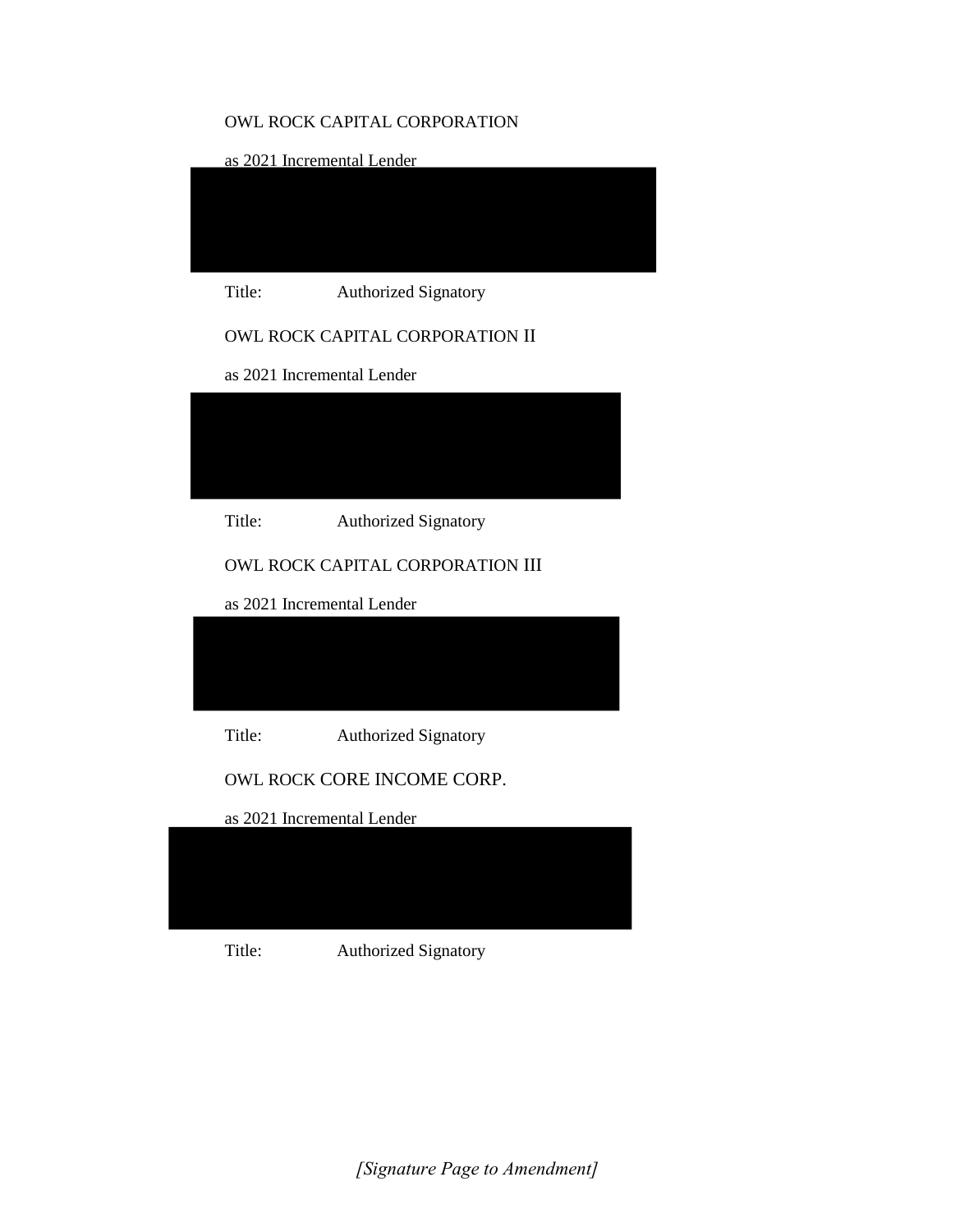## HARBOURVEST CREDIT OPPORTUNITIES FUND II L.P., As 2021 Incremental Lender

By: HarbourVest Credit Opportunities II Associates L.P., its General Partner By: HarbourVest GP LLC, its General Partner By: HarbourVest Partners LLC, its Managing Member

|  | Managing Director |  |
|--|-------------------|--|

Title: \_\_\_\_\_\_\_\_\_\_\_\_\_\_\_\_\_\_\_\_\_\_\_\_\_\_\_\_\_\_\_\_\_\_ Managing Director